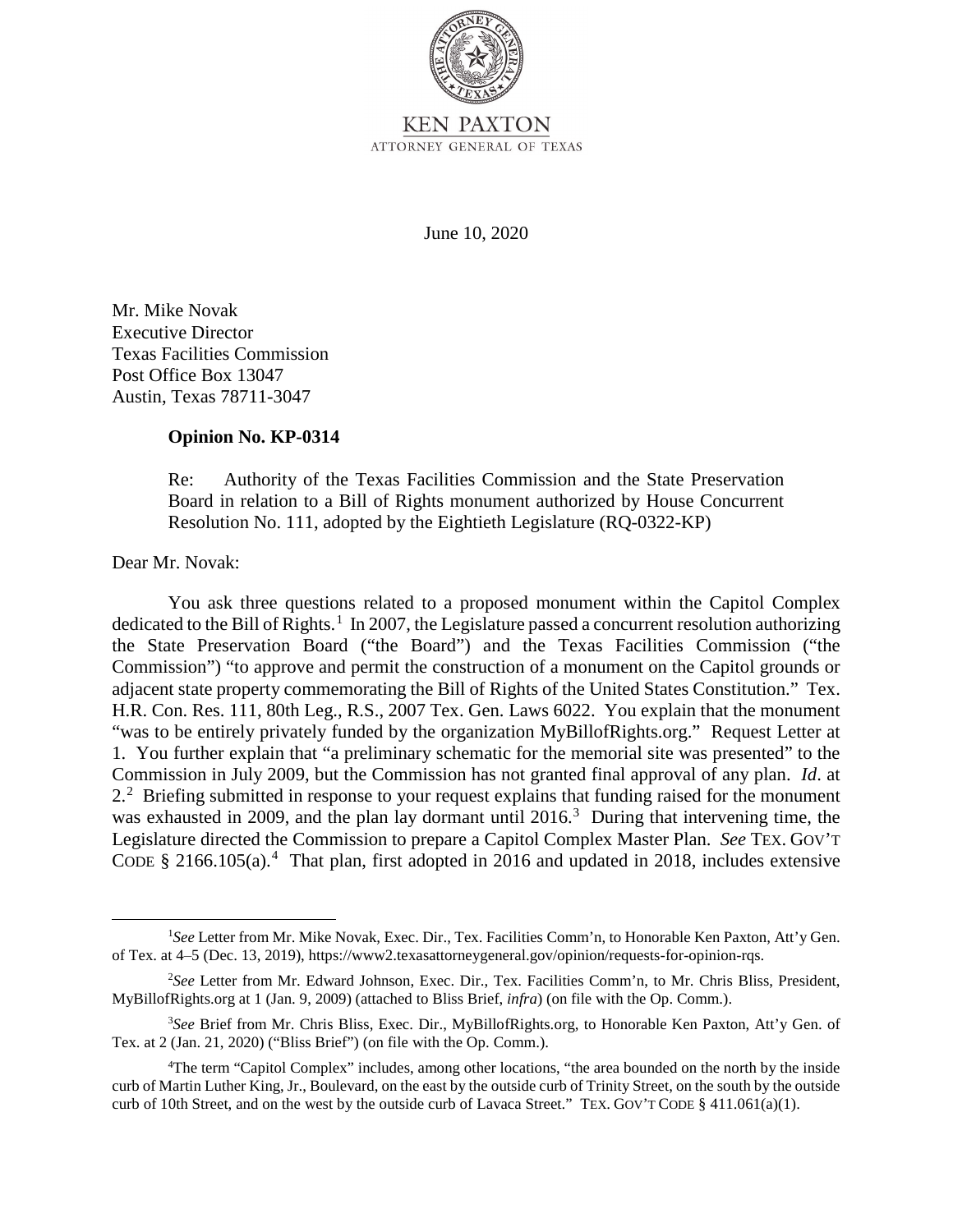monument guidelines and proposals for specific sites.<sup>5</sup> The intervening time and the changes to Capitol Complex planning have resulted in multiple questions about the status of the Bill of Rights monument authorized in 2007.

In your first question, you ask the following:

Because more than 5 years have elapsed since H.C.R. No. 111 (80R), and as no appropriate construction permit was issued during those first five years, does this failure to act on the part of an organization to submit a preliminary proposal for review and approval, as stated by [Board] rule  $111.25(c)(8)(M)$ , allow both the [Board] and [Commission] discretion in determining whether to accept a proposal from an organization if now filed?

Request Letter at 4. Board Rule 111.25(c)(8)(M) provides:

 The legislative authority for a memorial and/or monument should be reviewed at the end of the five-year period beginning on the date of the enactment of such authority, unless an appropriate construction permit by the office of the State Preservation Board for the work has been issued within that period.

 organization to submit a preliminary proposal for review and approval within five years of the enactment of legislative authority. *See id*. It instead requires the Board, before approving any and the Commission discretion to determine whether to accept any given proposal, and it requires 13 TEX. ADMIN. CODE § 111.25(c)(8)(M) (2019) (State Preservation Board, Memorials/Monuments on the Capitol Complex). Rule  $111.25(c)(8)(M)$  does not require an monument in the Capitol Complex, to ensure the Legislature has not revoked its authority to do so. *See id*. However, the language of House Concurrent Resolution 111 itself provides the Board both entities to consider state law and their own rules before approving construction of the monument. The exact language of the Resolution provides:

> RESOLVED, That the 80th Legislature of the State of Texas hereby *authorize* the State Preservation Board and the Texas Building and Procurement Commission, subject to state law and rules of the board and commission, to approve and permit the construction of a monument . . . commemorating the Bill of Rights of the United States Constitution.

 Tex. H.R. Con. Res. 111, 80th Leg., R.S., 2007 Tex. Gen. Laws 6022 (emphasis added). 6 Courts consistently construe the word "authorize" as permissive, creating a discretionary function rather

<sup>5</sup> Tex. Facilities Comm'n, 2018 Tex. Capitol Master Plan Update at 76 (June 2018) (Monument Guidelines) http://www.tfc.state.tx.us/divisions/commissionadmin/tools/.

 Commission. *See* TEX. GOV'T CODE § 2152.0011(a). 6 In 2007, the Legislature renamed the Texas Building and Procurement Commission as the Texas Facilities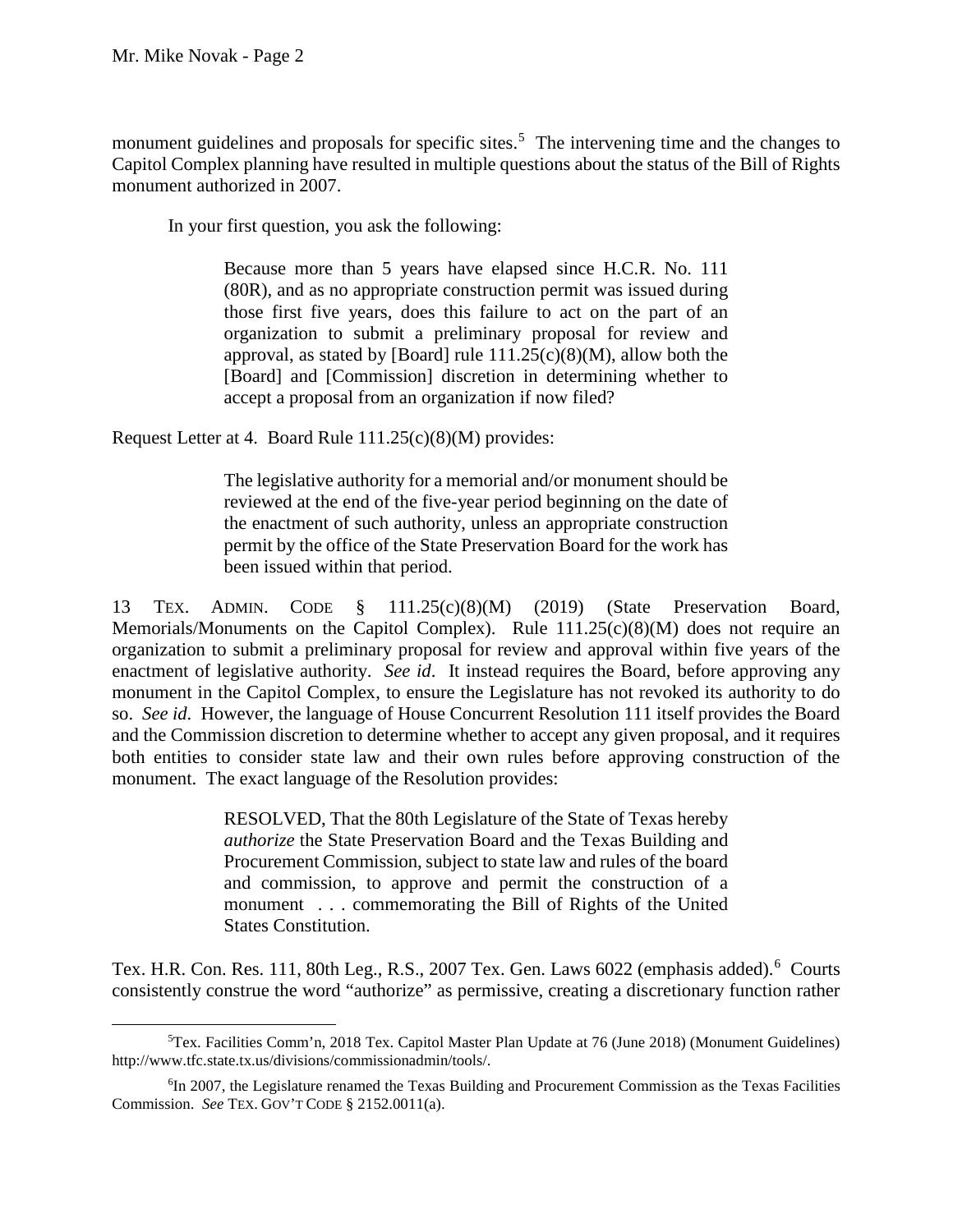than a mandatory duty. *See Gutierrez v. Collins*, 583 S.W.2d. 312, 314 (Tex. 1979); *Pablo Rion y Asociados, S.A. de C.V. v. Dauajare*, 495 S.W.3d 494, 497 (Tex. App.—Houston [14th Dist.] 2016, no pet.). Nothing in the language of the resolution requires either the Board or the Commission to accept a proposal from an organization interested in building the monument.

 State Preservation Board *shall* establish a Tejano memorial monument . . . ." (emphasis added)). a bill. "Although such resolutions may express the will of the legislature, they cannot be given the effect of law." TEX. CONST. art. III, § 30 interp. commentary (West 2007) (Article III, section 30 distinction between 'laws' and 'Resolutions.'" *Commercial Standard Fire & Marine Co. v.*  have explained that the Legislature typically uses a resolution when "it wishes to merely express an opinion as to some given matter or thing." *Conley v. Tex. Div. of United Daughters of the Confederacy*, 164 S.W. 24, 26 (Tex. App.—Austin 1913, writ ref'd). Thus, the Board and In other instances, the Legislature enacted statutes requiring the Board to establish a monument commemorating a specific event or group. *Cf*. TEX. GOV'T CODE § 443.01525 ("The Here, the Legislature "authorized" the monument through a concurrent resolution and not through provides: "No law shall be passed, except by bill . . . ."). "The Constitution draws a clear *Comm'r of Ins.*, 429 S.W.2d 930, 934 (Tex. App.—Austin 1968, no writ) (discussing the constitutional distinctions found in Texas Constitution article III, sections 30 and 34). Texas courts Commission have discretion about whether to approve and permit the construction of a monument commemorating the Bill of Rights.

In your second question, you ask:

 remove any obligation by [the Commission] to reserve a potential As [the Commission] serves as consultant to [the Board] in the review and selection of a monument site in relation to the master plan, does the significant change in the Capitol Complex master plan site, to the exclusion of other applicants, when an organization has not properly or timely applied for monument approval through the [the Board] within the 5 year timeframe since legislative passage of an H.C.R.?

 monument. Furthermore, the Resolution requires the Board and Commission to ensure that any Request Letter at 4–5. The resolution "encouraged" the Board and Commission "to locate the monument on the Supreme Court Plaza, unless another more appropriate site within the Capitol Complex becomes available." Tex. H.R. Con. Res. 111, 80th Leg., R.S., 2007 Tex. Gen. Laws 6022. While this provides evidence of the Eightieth Legislature's desire that a Bill of Rights monument be constructed in a specific area, the word "encouraged" does not create a mandatory duty. It instead gives discretion to the Commission and the Board regarding a location for the monument is consistent with state law and rules of the Board and Commission. *Id*.

In your final question, you ask:

Does the [Commission] have the authority to issue a conditional approval of a site outside the process required by [the Board] for the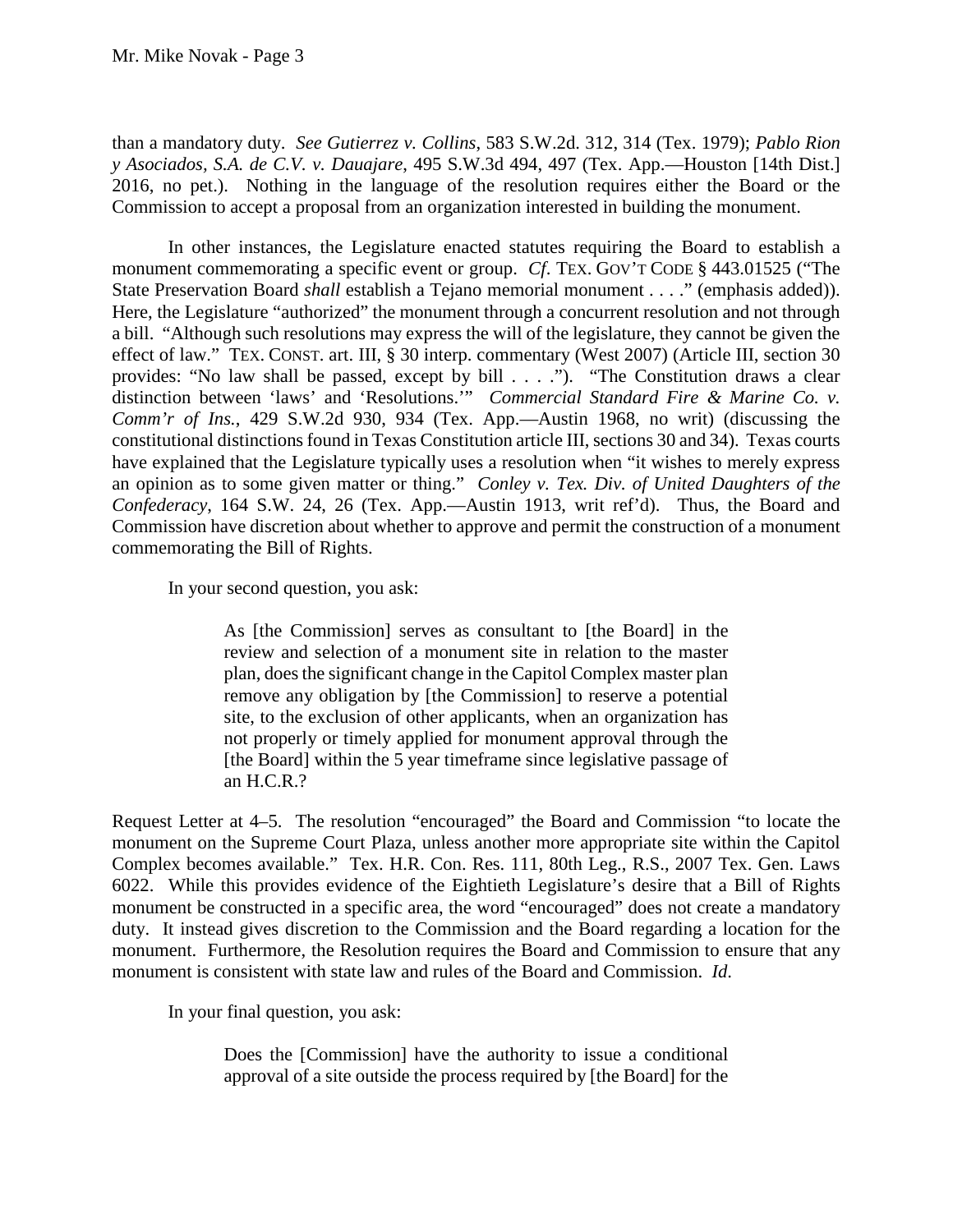procedures for approval of memorials/monuments in the Capitol Complex?

 grounds); 13 TEX. ADMIN. CODE § 111.25(c). The Board has adopted procedures for approval of such monuments and their locations. *See* 13 TEX. ADMIN. CODE § 111.25(c). The Commission is Complex master plan. *Id*. § 111.25(c)(2). We find no separate authority on the part of the Request Letter at 5. The Board possesses review and approval authority over the site selection and construction of monuments within the Capitol Complex. *See* TEX. GOV'T CODE §§ 443.007(a)(4) ("The board shall . . . approve all changes to the [Capitol] buildings and their grounds . . . ."), 443.0152(a) (listing requirements for Board approval of permanent monuments on Capitol responsible for generally defining potential locations suitable for monuments within the Capitol Commission to approve, or conditionally approve, a site location for a specific monument.